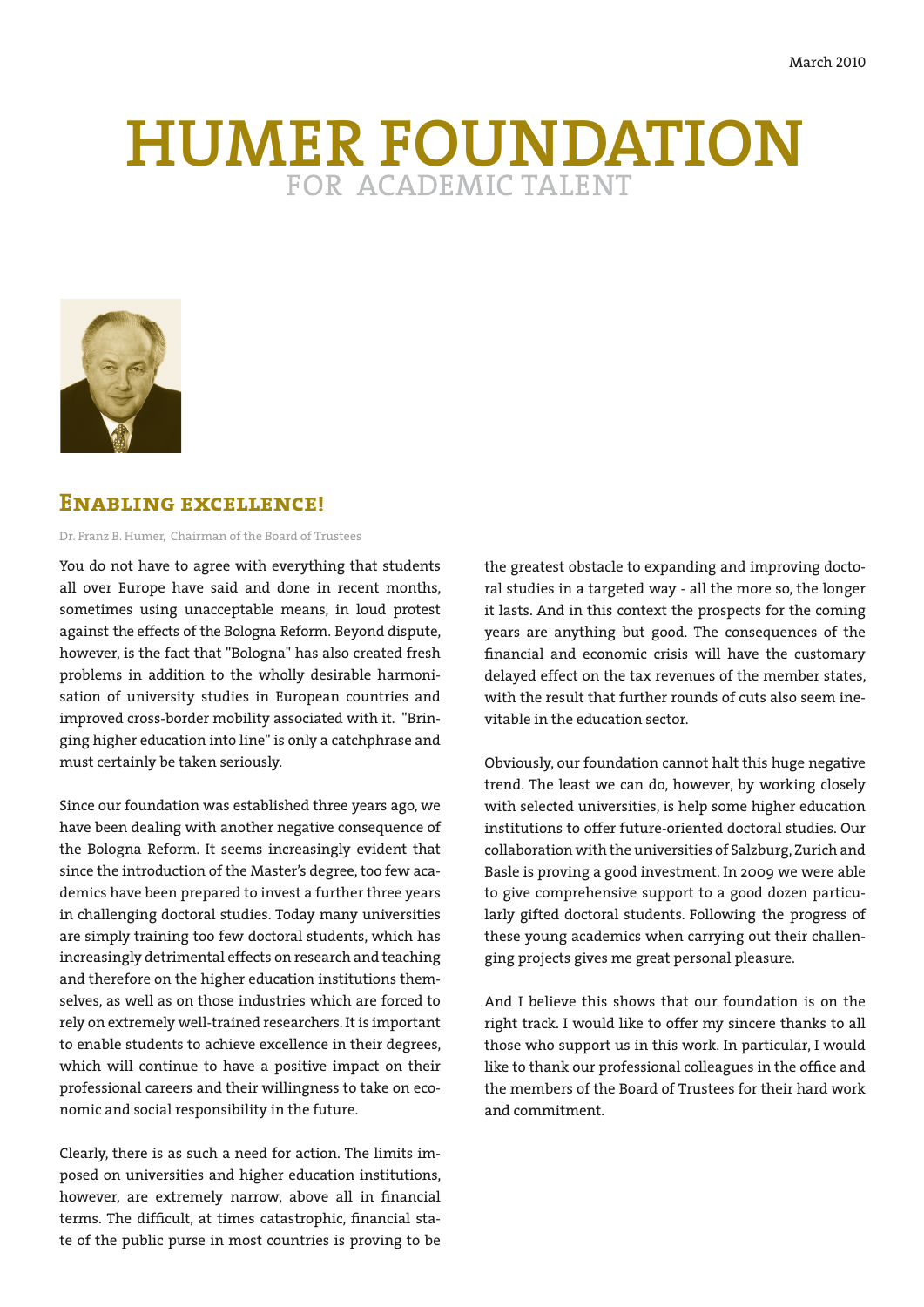

# **Performance report 2009**

Urs Lauffer, executive member of the Board of Trustees

The aim of our foundation, which was founded in the spring of 2007, is to support gifted young researchers in Switzerland, Austria and other European countries on a strictly non-profit-making basis. This takes place in close collaboration with the corresponding universities.

In the third year of our work we were able to support the University of Zurich Research Priority Programme "Asia and Europe" with CHF 300 000 (CHF 200 000 in the previous year). This money serves to fund a total of six doctoral students. In turn the University of Salzburg also received the considerable sum of EUR 150 000 (EUR 100 000 in the previous year). This assistance enabled eight doctoral students to study at the Salzburg Centre of European Union Studies in 2009. Lastly, in 2009 our foundation helped the University of Basle for the first time with CHF 100 000 for their research focus "Africa". This money is funding two doctoral students. Our foundation is currently financing the studies of 16 doctoral students altogether.

The intensive collaboration with those responsible at the three universities is proving worthwhile. On the one hand, the quality of their individual research work is regularly checked by the respective members of academic staff. On the other, the foundation can dispense with costly assessments of individual applications. For this reason the Humer Foundation will continue to dispense with assessments of applications from doctoral students addressed directly to it.

During this reporting year the Board of Trustees also held two meetings in Salzburg and Erlenbach. The focus of these meetings was the evaluation and approval of applications for financial assistance from doctoral students on the basis of detailed assessments from the three universities. In addition, the Board of Trustees conducted statutory business (annual accounts, annual report, report from the

statutory auditors and elections). Periodically the Board of Trustees scrutinises the success of our support activities in the presence of individual doctoral students and members of the academic staff responsible for them. Here the Board of Trustees evaluates both effectiveness as a measure of the effects of our work and efficiency, namely the economic use of our foundation's funds. Based on this and on actual individual cases, the Board of Trustees determines the policy of our foundation. Lastly the Board of Trustees deals with all financial issues and risks (incl. investment guidelines which are regularly examined and, if necessary, adjusted) and monitors the work of the office.

The members of the Board of Trustees are each elected by the sponsors for a period of two years. The current period of office ends on 31 December 2010.

The work of the foundation is funded primarily from investment income and donations, and to a lesser extent from capital withdrawals. Thanks to a satisfactory flow of donations and a highly successful investment policy which achieved considerable financial gains, it has been possible to further consolidate the organisation's capital despite increased payouts in this reporting year. Therefore our foundation will continue its funding activities in the coming years to the same extent as hitherto, that is, by providing between CHF 500 000 and CHF 700 000.

The office is managed by Lauffer & Frischknecht, Management Consultants for Communication, on a consultative basis. Stéphanie Ramel deals with administration. MA (Econ.) Fritz Frischknecht manages the accounts. InCentive Asset Management AG is in charge of asset management. Swiss GAAP FER 21 is used for the annual accounts.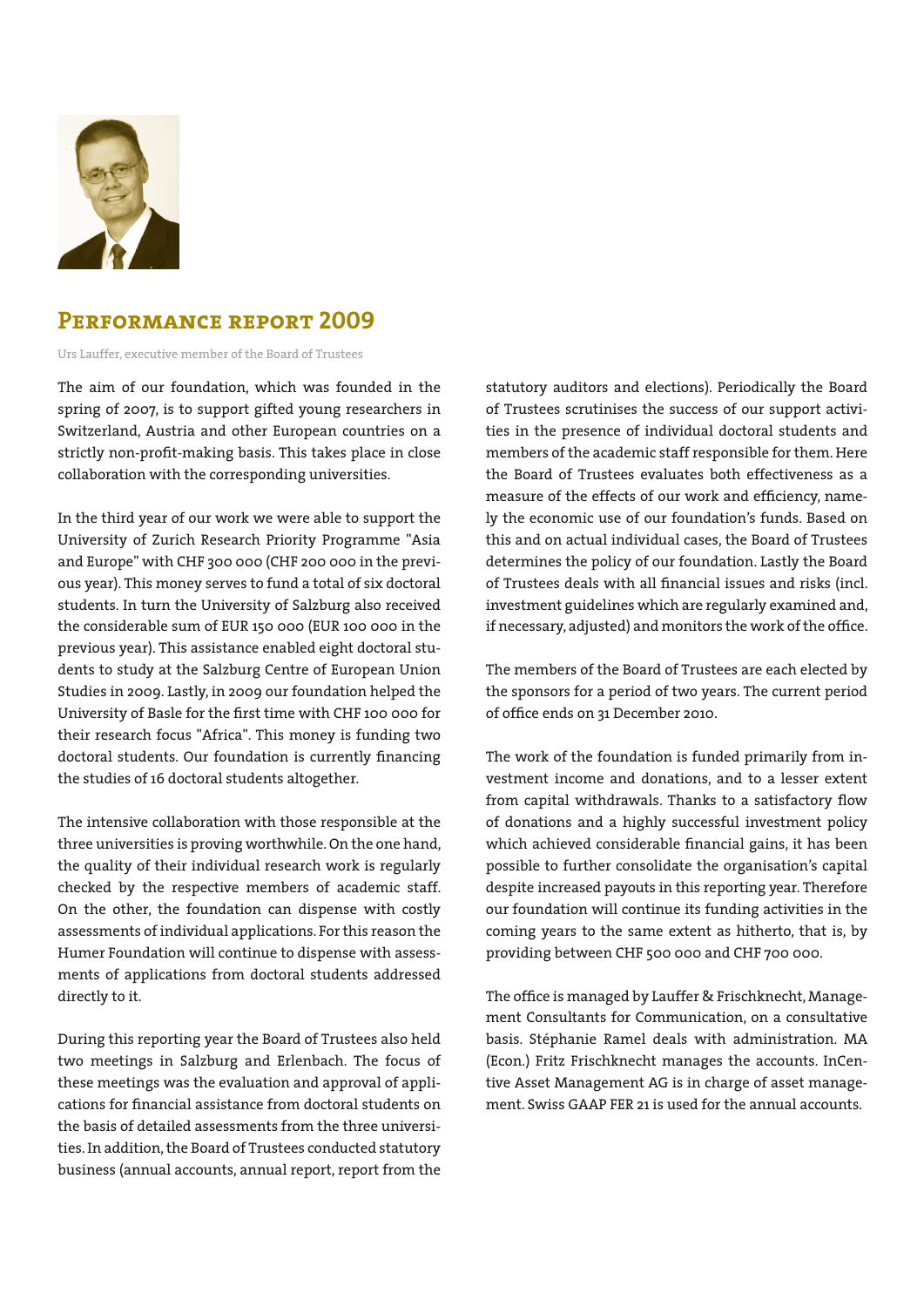# **University of Zurich – Asia and Europe**

The University Research Priority Programme (URPP) *Asia and Europe* of the University of Zurich studies the many and various processes of appropriation and demarcation in culture, religion, law and society which have occurred and continue to take place today between Asia and Europe. It pools the research focus of twelve disciplines and four faculties of the University of Zurich on academic knowledge of Asia, which represents a concentration of academic expertise on Asia unique in Switzerland. One of the core tasks of the URPP is the targeted promotion of the next generation of researchers. This enables young researchers to complete doctoral theses and post-doctoral research projects of outstanding quality, which explore various aspects of relations between Europe and Asia. The cross-faculty, interdisciplinary research structure offers them ideal boundary conditions for obtaining a supported discipline-specific yet interdisciplinary doctorate or post-doctorate.

**At present the Humer Foundation is supporting the following six doctoral students who have this research focus:**

#### Patrick Brozzo

Marriage in Islamic and Jewish law – a study on the incorporation of cultural diversity in family law

### PIA HOLLENBACH

Ethnographic study of reconstruction after the tsunami in Sri Lanka

Aliya Khawari

The political economics of microfinance

Sarah Vandenreydt Buddhism between religion and philosophy

#### Matthäus Rest

Water Power

#### Linda Maduz

Analyzing the Causes of Welfare State Development in East Asia

# **University of Salzburg – European Union Studies**

Since 2005 the University of Salzburg has been offering a cross-faculty Master's programme on all aspects of the European Union. An additional doctoral programme entitled "European Union Studies" has been offered for the last two years.

**At present the Humer Foundation is supporting the following eight doctoral students:**

#### Claudia Arisi

European integration and social policy. A comparative study on the emergence of an active approach to unemployment

#### MORITZ BUSCHMANN

Technology transformation towards renewable energies and its impacts on European economies and societies

#### Simone Motyka

Energy security – an analysis of public service obligations in the energy sector

#### Christina Ortner

The role of media for the development of social fears and uncertainties in the context of the European integration process

#### Alena Ottichová

European versus national health policy. The effects of EU health policy on national health systems

#### Ilze Ruse

The balance of the economic and social objectives in the regional perspective. How the EU governance contributes

#### Helene Schönheinz

The Open Method of Coordination (OMC) revisited: the European Employment Strategy (EES) as a two-level game with special emphasis on the role of the EU Council Presidency

#### Alexander Seymer

Values as explanatory variables for attitudes towards welfare states. A cross-national comparison among four EU Member States